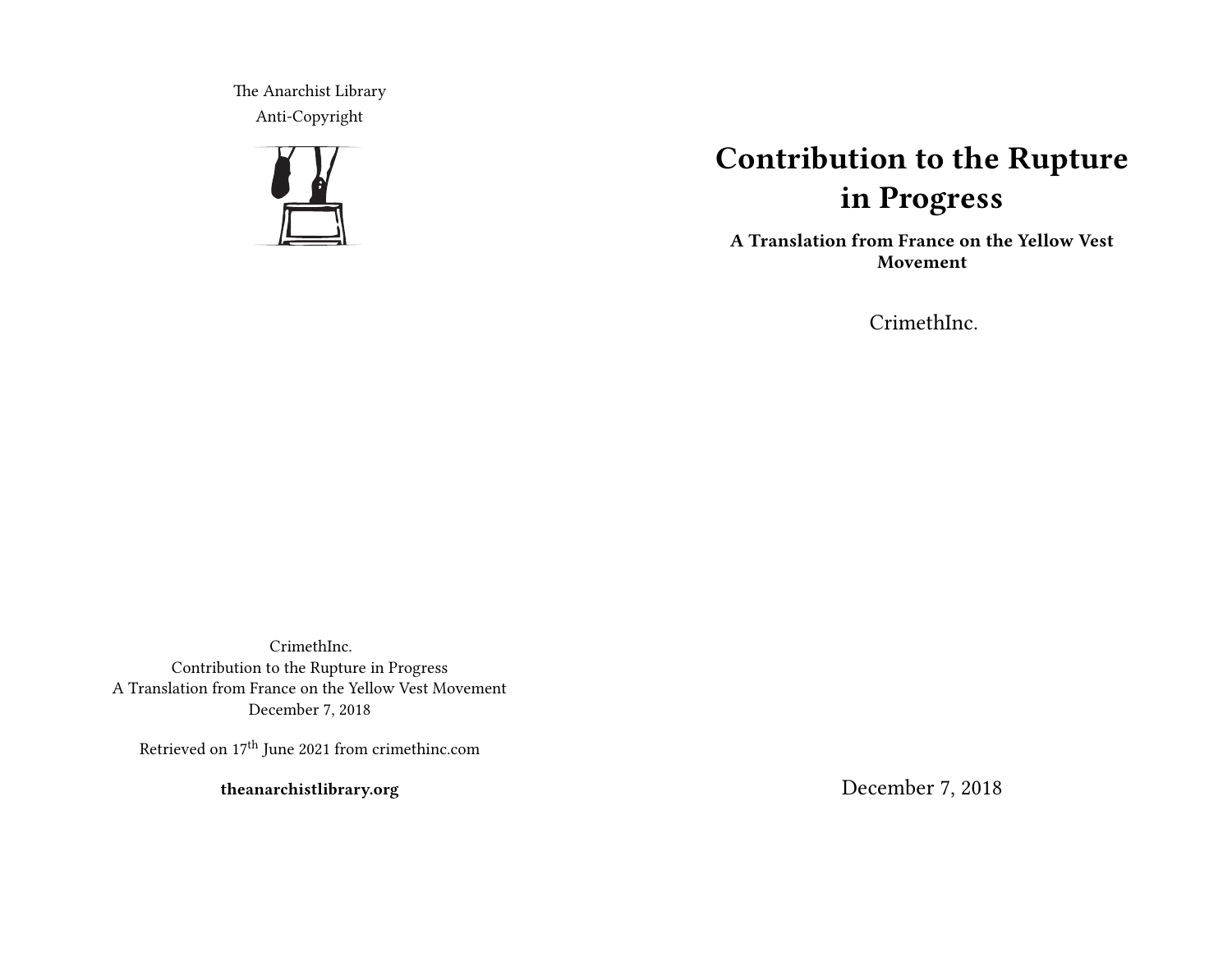Aim well, but also persist, above all. Paris is a riot, but Paris is also a trap. A spectacular showcase. The scale of the movement is local. We hope it will remain local and multiply its points of existence as well as the meetings held there. The generalization of the perspective of local "popular" assemblies, like at Saint-Nazare or at Commercy, that are able to draw together other groups beyond the already mobilized "yellow vests," would head in this direction. This would take resources, energy, force, mutual aid. Funds for blockades could be organized—including material resources and even online fundraising. Politically, the role of supportive associations and even of sympathetic local elected officials is yet to be determined, like that of the turning of the new year.

All of these considerations, already excessive, are nonetheless small in the face of the questions the movement will face in the future, like those about business and ecology, which have mostly remained on the margins of the current commotion, whereas they are at the heart of all the demands. We will have to return to them. December 8 is only the fourth act of mobilization. All the best tragedies have five.

-Deposed agents of the Imaginary Party December 6, 2018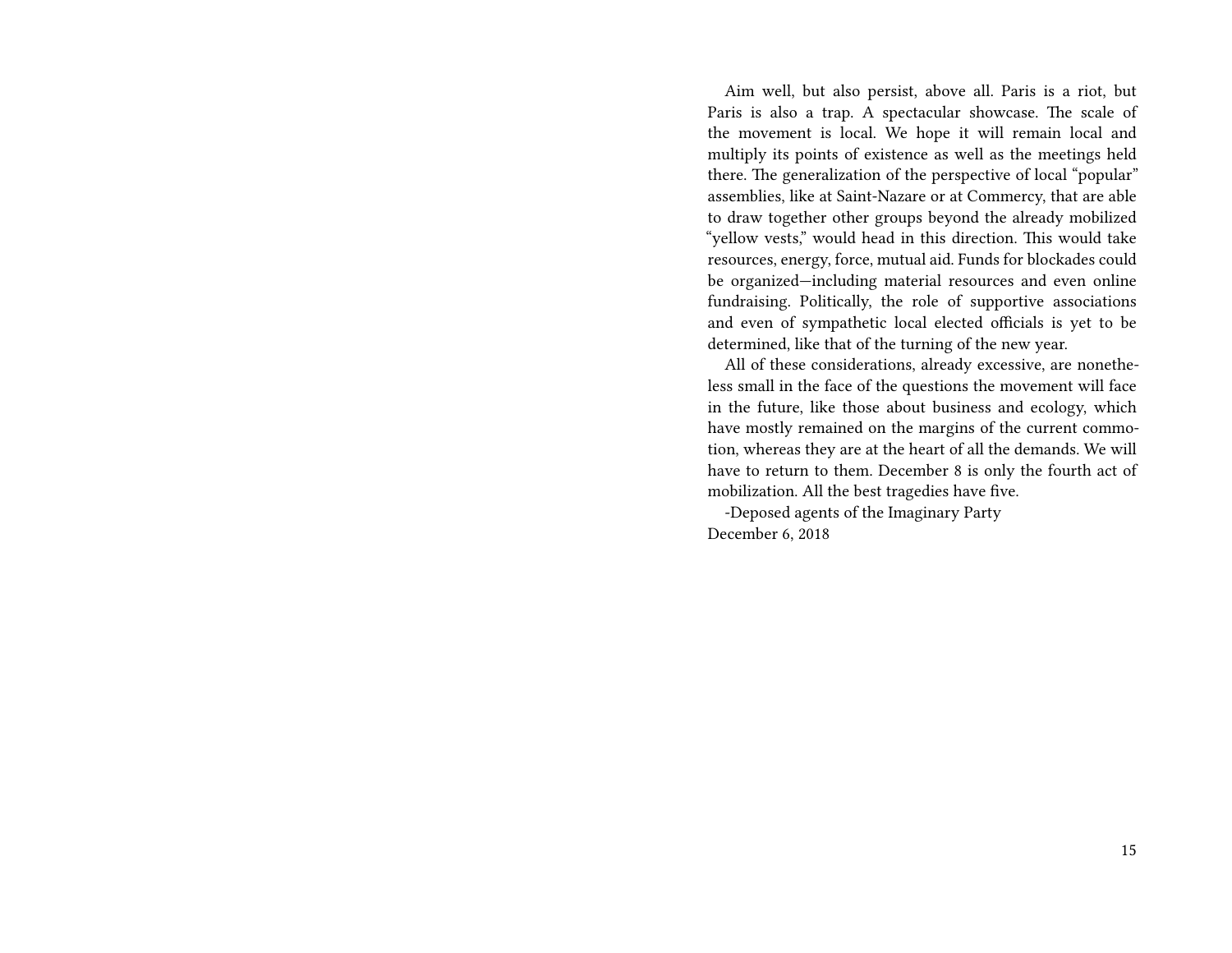war. However, social networks and various protest sites only partially correct the monopolistic tendency of traditional audiovisual media when they themselves are not won over by shameless counter-truths. We like to imagine a part of the "yellow vests" interfering as soon as possible with one or several radio and television stations, national ones if possible, associating with defecting journalists, thus enabling the historical developments underway to appear more clearly. At the very least, we must immediately expand the instruments of counterinformation that we already have.

The police presence is paradoxically the other weak link in the presiding system. It's a used up, overexploited machine, full of rusty parts and weapons, and whose human cogs experience socio-economic conditions very close to those of the "yellow vests." This proximity could succeed in dividing the ranks of the police, their unions, if they are pushed where their pains have accumulated, softening the base. The task seems rough, difficult, perhaps impossible, but no uprising occurs without at least a partial reversal of the repressive apparatus. Temporality is tight. We can't be sure that this Saturday, the plan decided by the Interior Minister will not be more insidious, avoiding frontal conflicts in favor of targeted arrests—in the German manner, as it were—in order to contain the tension to the point of breathlessness. But will that work when a mass radicalization has taken place over the last two weeks against the ordinary practices of the police? At Pau on December 1, the CRS [riot police] took off their helmets in front of the protestors. Didn't a union (Vigi) already call for an unlimited strike after Saturday? Other unions of civil servants (teachers, fire and rescue departments, the entirety of public services) have formulated similar calls for the next few days and next week. The state apparatus is fissuring slowly.

## **Contents**

| Decompositions $\ldots \ldots \ldots \ldots \ldots \ldots 5$      |  |  |  |  |  |  |  |  |  |  |  |
|-------------------------------------------------------------------|--|--|--|--|--|--|--|--|--|--|--|
|                                                                   |  |  |  |  |  |  |  |  |  |  |  |
| The Three Vests $\dots \dots \dots \dots \dots \dots \dots \dots$ |  |  |  |  |  |  |  |  |  |  |  |
|                                                                   |  |  |  |  |  |  |  |  |  |  |  |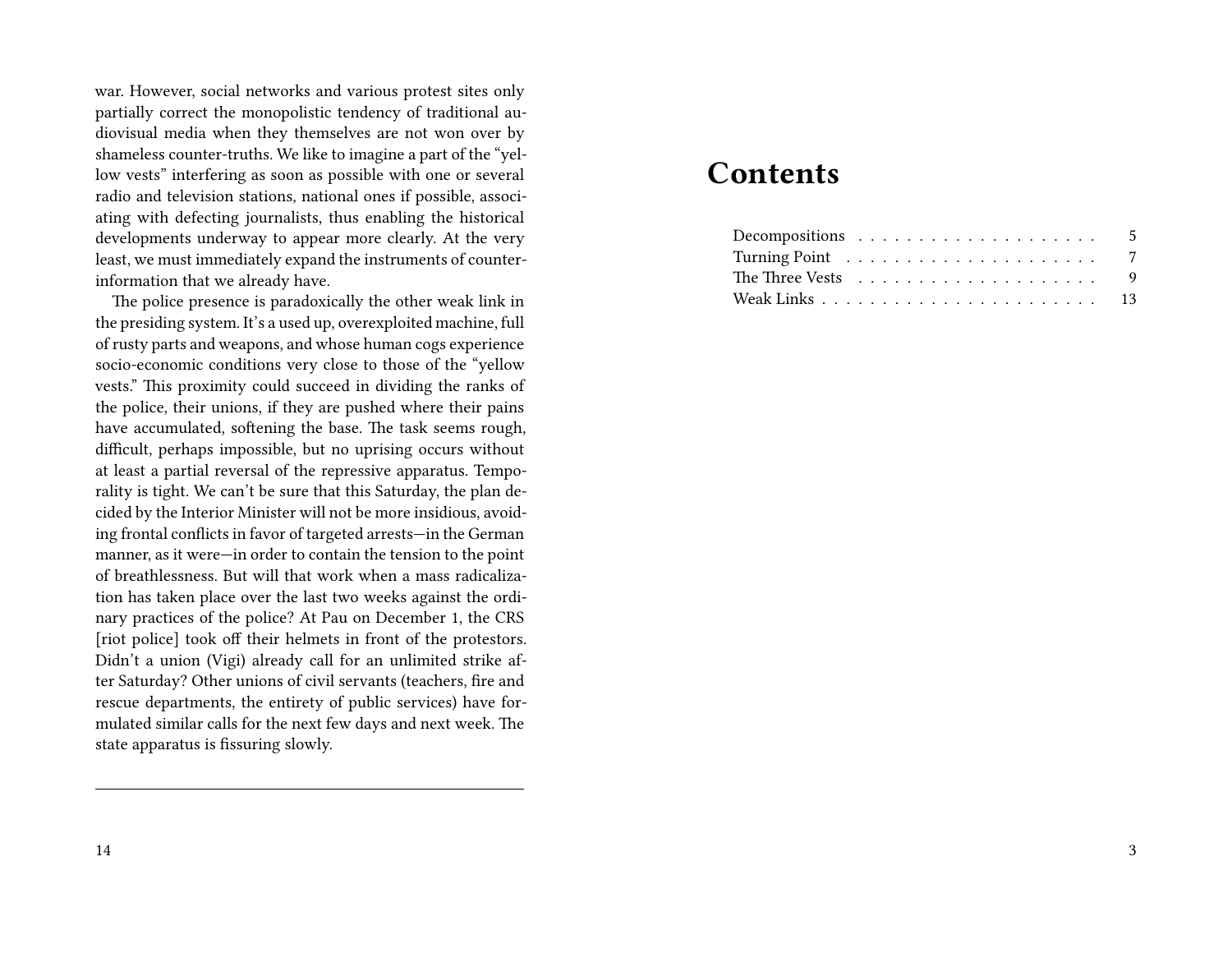#### **Weak Links**

By this measure, the insurrectional riot amounts to nothing, even if the ones that took place November 24 and December 1 in Paris and in some cities in the provinces were of historical scope. We sometimes forget that the French have violently risen up, most often against taxes and the concentration of powers, for nearly four centuries. Over the last hundred years, tolerance for destruction and street violence had considerably weakened. However, since 2016 and the new, fragile understanding between the "black bloc" and assemblies, the demonization of riots has receded. This trend has been reinforced over the past few days by ordinary citizens' encounters with exacerbated police brutality. A tactical course of action could take advantage of this, perhaps provisionally, in order to win the heart of the movement and sharpen the precision with which it aims at targets.

The storming of the Palace de la Republic will not take place. For the moment, there are still many mechanisms in reserve with which to defuse the situation: the dismissal of the government, the declaration of a state of emergency, the army, et cetera. Let us finish mourning all leftism: revolution itself, understood as event, is no longer a necessity, nor even an absolute horizon. Henceforth, the battle can only take place continuously: that is to say, by attacking, according to priority, the weakest parts of the strategic systems of the presiding power. The media and police, to begin with.

The media are effectively divided on this movement. Some media support the anti-tax position of the "yellow vests" to increase the class interests of their owners, all while fearing popular violence. Other media, ideologically closer to the government, in social affinity with the figure that Macron embodies, are nonetheless held to account by their consumers, who support the "yellow vests" even if they aren't participating. In a fluid situation, representation is one of the decisive arms of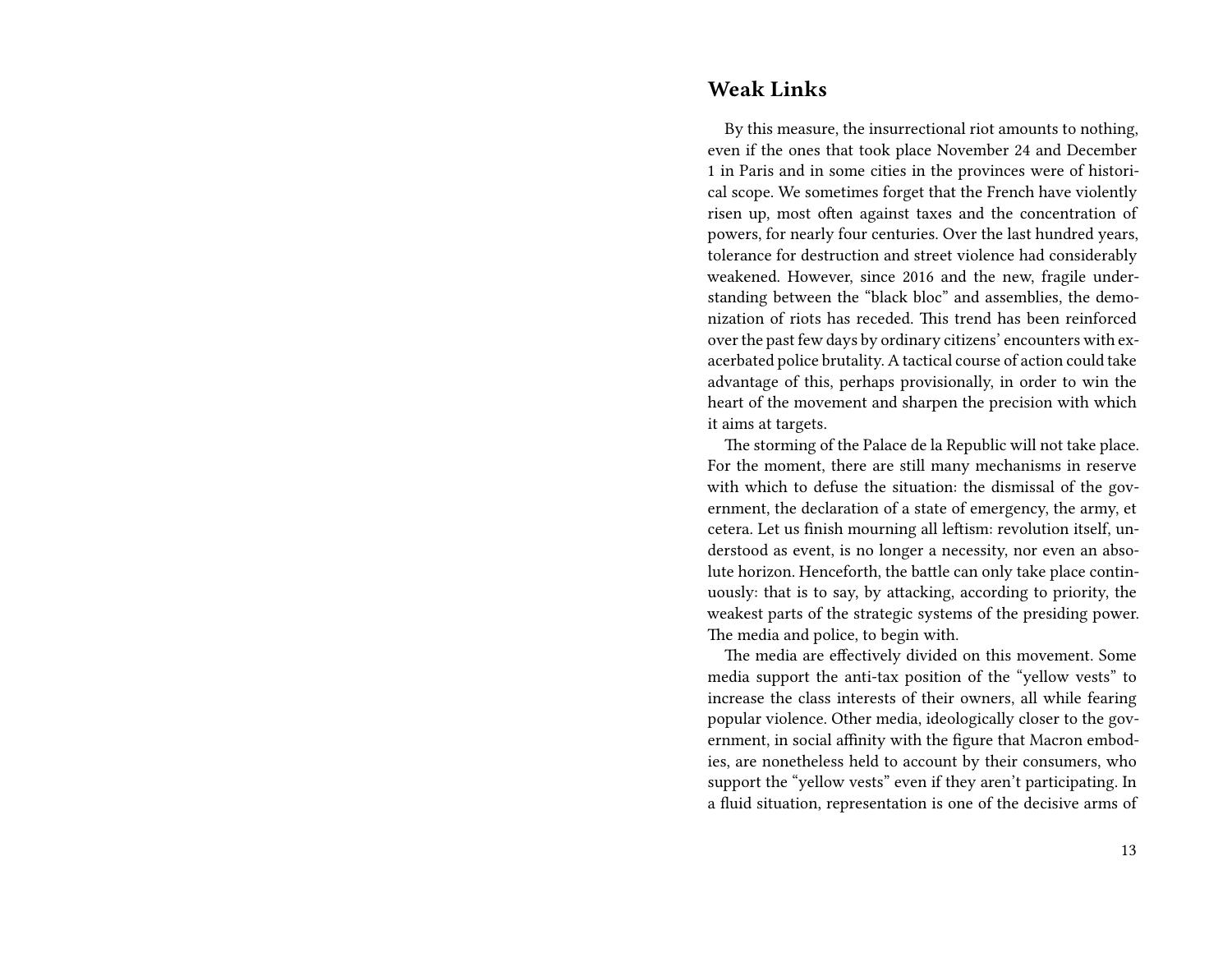these confrontations has been, in part, the product of a governmental calculation aiming to disqualify the riotous fractions of the movement. This strategy failed last week. It has been the object of mass propaganda once again this week. Whatever happens, the best prospects of this segment of the movement are reminiscent of the Arab revolts of 2011, when a very heterogeneous political mobilization brought down several authoritarian regimes, but without succeeding in going further and affirming a revolutionary positivity.

This portrait wouldn't be complete without recalling that the neo-fascist possibility spans the three camps of the movement. The extreme right is present in all of them. The identitarian and authoritarian tension is also a possible scenario for all of the tendencies: in alliance with (like in Italy) or by absorption into the electoralists; by disgust or its counterpart, if the negotiators win the day; by backlash or counter-revolution, if the putschists of the left or the insurgents triumph. The extreme right in ambush! All the good spirits are demoralized. Will that be enough to tarnish the movement? In reality, the neo-fascist possibility has been present in France since Macron's election: it is its necessary double and the most probable consequence. The emergence of the extreme right is occurring everywhere today as the logical consequence of maintaining the neoliberal economic order and police state in conjunction with social crisis, witnessed by the authoritarian turn in many countries since 2008. The existence of this danger is not uplifting, but it is the obvious proof that we are at a crossroads in France, in Europe, and beyond. In critical times, history is always uncertain and molten; the purists and the hygienists of the mind and of politics are at a loss. If they are not yet illiberal, the "yellow vests" are already anti-liberal. But who can say whether they wish for new liberties?

The following text appeared yesterday on the French platform lundimatin; they describe it as the best sociological and political analysis to date on the yellow vest movement. Although we are no more optimistic about the "non-ideological" character of the first phase of the yellow vest phenomenon than we are about the antiquated methods of organization it supplanted, the movement itself has become a battleground to determine what form the next wave of opposition to neoliberal austerity will assume—and no one can afford to stand aside. This text concludes with a cool-headed appraisal of the risks and possibilities before the *gilets jaunes* and all who will follow in their wake.

"I'll end up becoming a communist …"

-Brigitte Bardot, interview with *Le Parisien,* December 1, 2018

"Beautiful as an impure insurrection"

(graffiti seen on a building façade on the Champs-Elysées)

#### **Decompositions**

Even if it soon proves fragile, for now, one of the principle merits of the current mobilization is to have sent the rhetoric and the tactical repertoire of the left movements of the past century to the Grévin Museum<sup>1</sup>—all while demanding more justice and equality and without reproducing the anti-tax rhetoric of the post-war right and extreme-right. After the collapse of the Social Democrats signified in France by Macron's election, we

 $1$  A wax museum.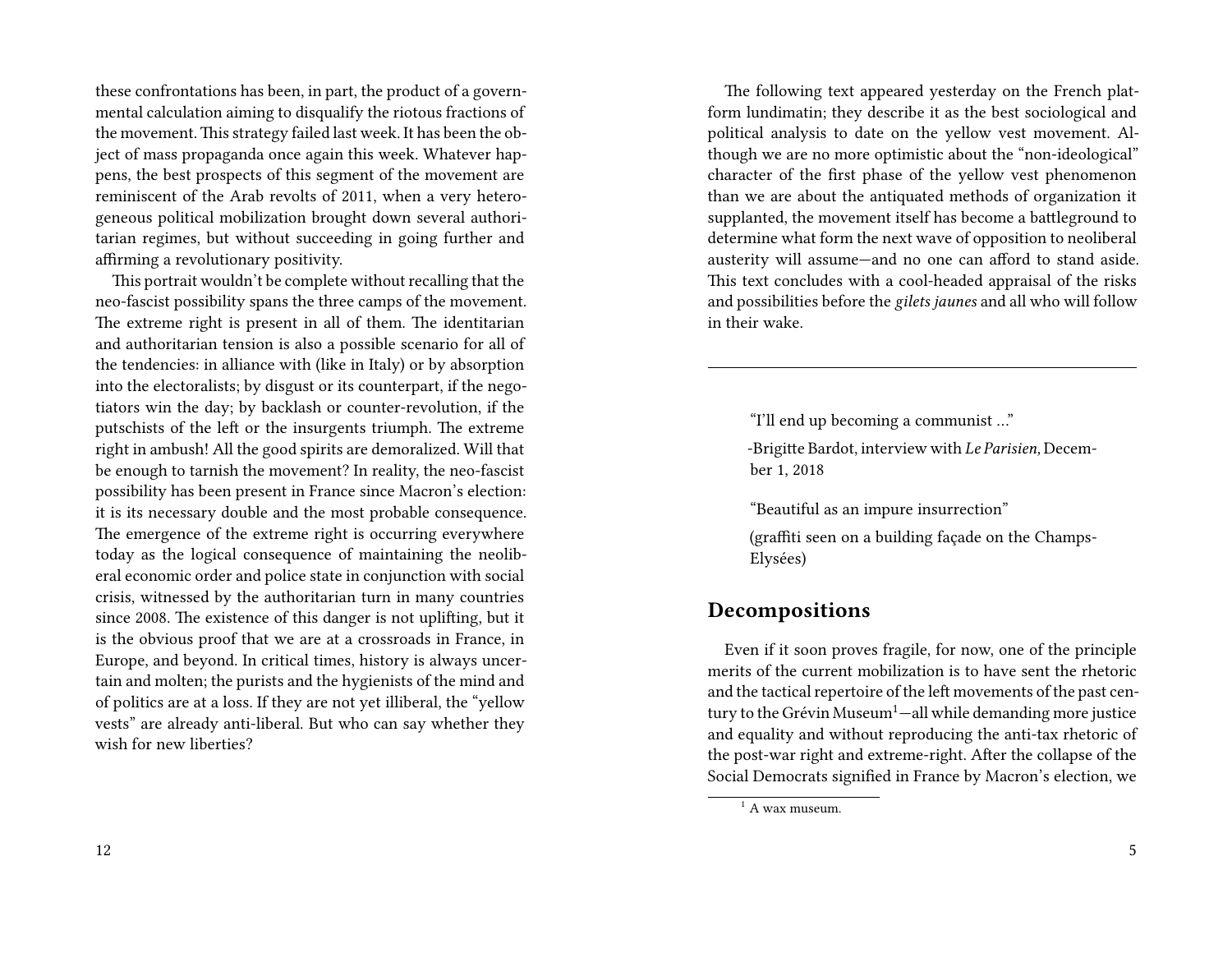see the collapse of the communists, the (in)soumis,<sup>2</sup> the leftists, anarchists, members of the "ultra-left," and other class struggle professionals or spokespeople of radical chic: and a majority of them, after sneering or holding their noses, are running at full speed after the movement with their factions, unions, parties, media coverage, and blog posts. Welcome to the rearguard!

The delay is obvious, the protest is funereal. Everyone can foresee the calls, editorials, motions, petitions, the route from Place de la République to Bastille announced by the prefecture, their protest marshals and their black bloc, the committees coordinating and negotiating between representatives and rulers, the little theater of representativeness between the leaders or delegates and the "base," taking the floor through the press or in general assemblies. In short, the final ruins of the welfare state, or rather, of its forms of protest, have gone up in smoke; they are not only useless, but above all obsolete and pathetic, the terms of a completely dead language that may still be spoken for a long time by the ghosts that come to haunt them. One can always count on bureaucrats, professionals, or trainees, and on the army of organic intellectuals of emptiness, to play the ventriloquist, to play the grand game of the Party, to imagine themselves once more in the avant-garde of a movement, for which they are in reality just sad street sweepers bringing up the rear.

Here they are proposing watchwords, soon to be constitutions, enacting rules of good collective conduct, exhorting the inversion of the power struggle, rambling on learnedly about the pre-revolutionary characteristics of the situation, infiltrating protests and meetings, calling for the convergence of struggles… These practices, these speeches were already hollow incantations last year during the movements of the railway workers and the students—they are hollower than ever today. For

A second polarity within the movement is openly in favor of negotiation. It expressed itself in the press last Sunday by calling for discussions with the government and by accepting, before retracting, its invitations. A more or less rebellious fraction of the parliamentary representatives and politicians of the majority responded, with representatives of the opposition, the unions, and the heads or seconds-in-command of the party, by calling for a change in course: complete transformations of the *Estates General* [legislative assemblies], taxation, ecology, inequalities, and other burning subjects. This pole dominated the debates in the third week, but it is quite contested inside the movement, which doesn't see how a new Grenelle Accords,<sup>4</sup> *a fortiori* without unions or legitimate representatives and probably diluted with time, could possibly address the rage. After a false start, the government's principal advantage is now the time of year; they hope to drown the opposition in end-of-theyear parties and make the discussion last several months. We know as well that, in other circumstances, the *Estates General* could not dress the wounds.

The third core of the movement is *dégagiste* (oppositional) and, at its margins, insurrectionary or even revolutionary. It expressed itself this weekend in Paris and in the prefectures, demanding the immediate resignation of Macron without any other program. It obtained results that are unprecedented for several decades in France by reaching the rich neighborhoods west of the capital and responding to the forces of order with an unheard-of enthusiasm despite the police repression, the numerous victims of violence, hands ripped off, faces battered. A few statistics offer an idea of the violence underway: on December 1, the police shot as many grenades in Paris as they had in France throughout the entirety of 2017 (*Libération,* December 3, 2018). It is possible that the very acute character of

<sup>&</sup>lt;sup>2</sup> The *Insoumis*, the "untamed" or "not submissive," is the populist democratic socialist party of Mélenchon. The parentheses in the original French text convey doubt as to whether it is more correct to describe Mélenchon's devotees as tamed or untamed.

<sup>&</sup>lt;sup>4</sup> The accord that effectively ended the insurrectionary events of May 1968.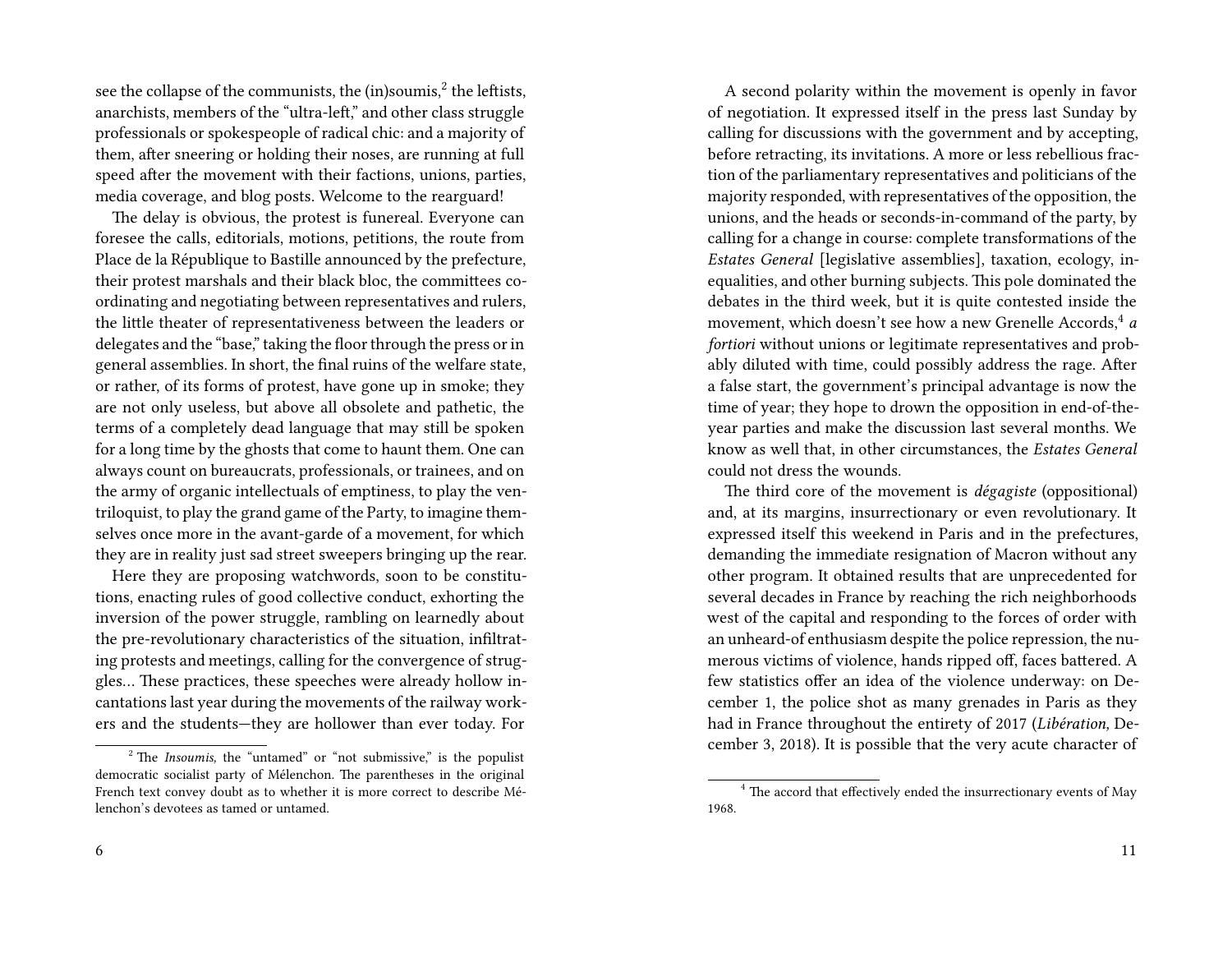fectly put into play, will have sufficed to create a level of crisis that has rarely been attained politically in France over the past several decades. The logic of numbers and convergence, which was part and parcel of the mobilizations of the Keynesian period, is no longer the decisive factor: no more need to count on high school and college students, on the unemployed and the retired, on their availability and on their time; nor to seek a central, mediatized, Parisian resonance chamber to give the movement its strength and legitimacy. The unique combination of a proliferation of small groupings in the spaces without spontaneous political life for half a century; of the practice of blockades; and of the obvious, natural, ancestral recourse to the riot, reaching to the very hearts of the local, regional, and national urban centers, has supplanted, at least temporarily, the repertoire of the strike with its imposing and well-established figure.

Beyond this common trait, three practical and tactical tendencies currently appear to divide the movement and determine its future. The first is electoralist in its heart, "citizenist" in its fringes. It already calls for the formation of a brand new political movement, for the constitution of candidacies for the next European elections, and it no doubt dreams of a destiny comparable to that of the Five Star Movement in Italy, or Podemos in Spain, or the Tea Party in the US. This is a matter of weighing in on the existing political game via representatives whose social characteristics are as similar as possible to the characteristics of their constituents. The most radical ones in this camp are not satisfied with the current political institutions and demand that these be completely transformed immediately: they want their referendum or their "Nuit debout",<sup>3</sup> but in the giant soccer stadiums where they imagine a new deliberative democracy will be invented and put into practice.

the novelty, the tenacity of the first successes of the "yellow vests" cruelly illuminate the series of almost systematic defeats that have taken place over the past several years in France and the general decomposition into which all the currents of the left, so proud of their heritage and singularity and always so stupidly heroic in their posturing, have sunk little by little over half a century. Far from being an obstacle, it's precisely the much-disparaged ideological impurity of the movement that has enabled it to spread and rendered obsolete all the unifying voluntarisms of specialized organizations and activists. To the professionals of the leftist order and the insurrectionary dis-order, the movement of "yellow vests" only offers an invitation to travel, to a participation that will finally be free of the established collectivities, like so many ideological and material weights of the past.

### **Turning Point**

The mobilization underway has no need of being inflated or rather, competed with, if one knows how to read between the lines of the deposed little chiefs' revanchist declarations by existing or parallel movements. In the roundabouts and in the streets, by blockade or by riot, it is already bringing together forces that are heterogeneous, politically diverse, or even opposed (though often sociologically close) to encounter and to clash. Instead of using preexisting ideas or shared class consciousness or even videos and messages exchanged on social networks, the movement clings to local sociability, old and commonplace, to interactions outside of the workplace, in the cafés, groups, sports clubs, buildings, neighborhoods. Because the religious character of progressive ideology, with its hackneyed myths and empty rituals, is completely foreign to them, the "yellow vests" don't appear in the first two weeks of the movement to carry assurances or pat interpretations

<sup>&</sup>lt;sup>3</sup> *Nuit Debout,* "up all night," was a French knockoff of Occupy that took place in 2016.